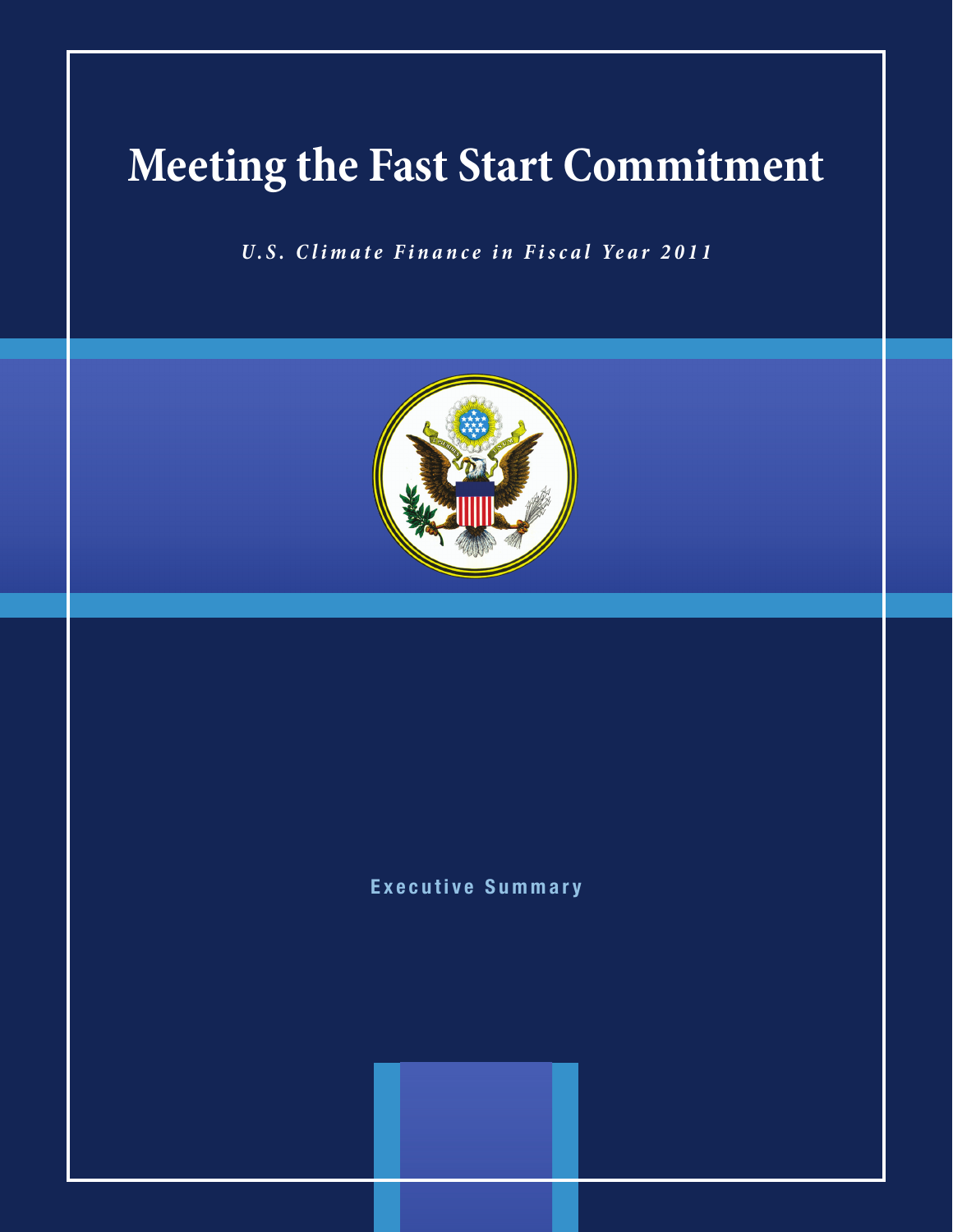# Overview of U.S. Fast Start Climate Financing in Fiscal Years 2010 & 2011

In December 2009, President Obama and<br>leaders from around the world came<br>together in Copenhagen at the 15th<br>Conference of the Parties to the United Nations n December 2009, President Obama and leaders from around the world came together in Copenhagen at the 15th Framework Convention on Climate Change (UNFCCC) to chart a new course in the global effort to tackle climate change. The resulting Copenhagen Accord reflected - for the first time in an international outcome - measurable, reportable and verifiable mitigation targets and actions by all major economies, and set out new institutions and approaches for adaptation, technology and finance.

The finance outcomes in Copenhagen included a collective commitment by developed countries to provide resources to developing countries approaching \$30 billion in the period 2010- 2012. The elements that leaders endorsed in the Copenhagen Accord, including this "fast start" finance commitment, were carried forward in decisions of the 16th Conference of the Parties in Cancun in December 2010.

# Fulfilling Our Commitment

Since Copenhagen, the United States has substantially increased its investments in international climate finance. U.S. fast start finance in Fiscal Year (FY) 2011 totaled \$3.1 billion, consisting of \$1.8 billion of Congressionally appropriated assistance and \$1.3 billion from development finance and export credit agencies. To date, the U.S. contribution to fast start finance from these sources totals \$5.1 billion, including a contribution of \$2.0 billion from FY 2010. Ultimately, the total U.S.

contribution to fast start financing will also include funding from FY 2012.

Consistent with President Obama's Global Development Policy, we are using the full range of mechanisms – bilateral, multilateral, and private – to ensure that our climate finance is efficient, effective, and innovative; based on country-owned plans; and focused on achieving measurable results. We are focusing our bilateral efforts on those countries and regions where we have a comparative advantage and are coordinating closely with other donors. U.S. fast start finance is provided to developing countries through a variety of channels, including:

- Congressionally appropriated climate **finance:** grant-based assistance through the Global Climate Change Initiative – a whole-of-government effort to promote low emission, climate resilient economic growth around the world – and additional grantbased assistance that delivers significant climate co-benefits. This includes:
	- • Bilateral, regional, and multi-regional programs, principally through the U.S. Agency for International Development (USAID) but also through the U.S. Department of State, Millennium Challenge Corporation (MCC), and other U.S. Government agencies administering such programs; and
	- • Multilateral climate finance vehicles, including the Climate Investment Funds (CIFs), the Global Environment Facility (GEF), the Least Developed Countries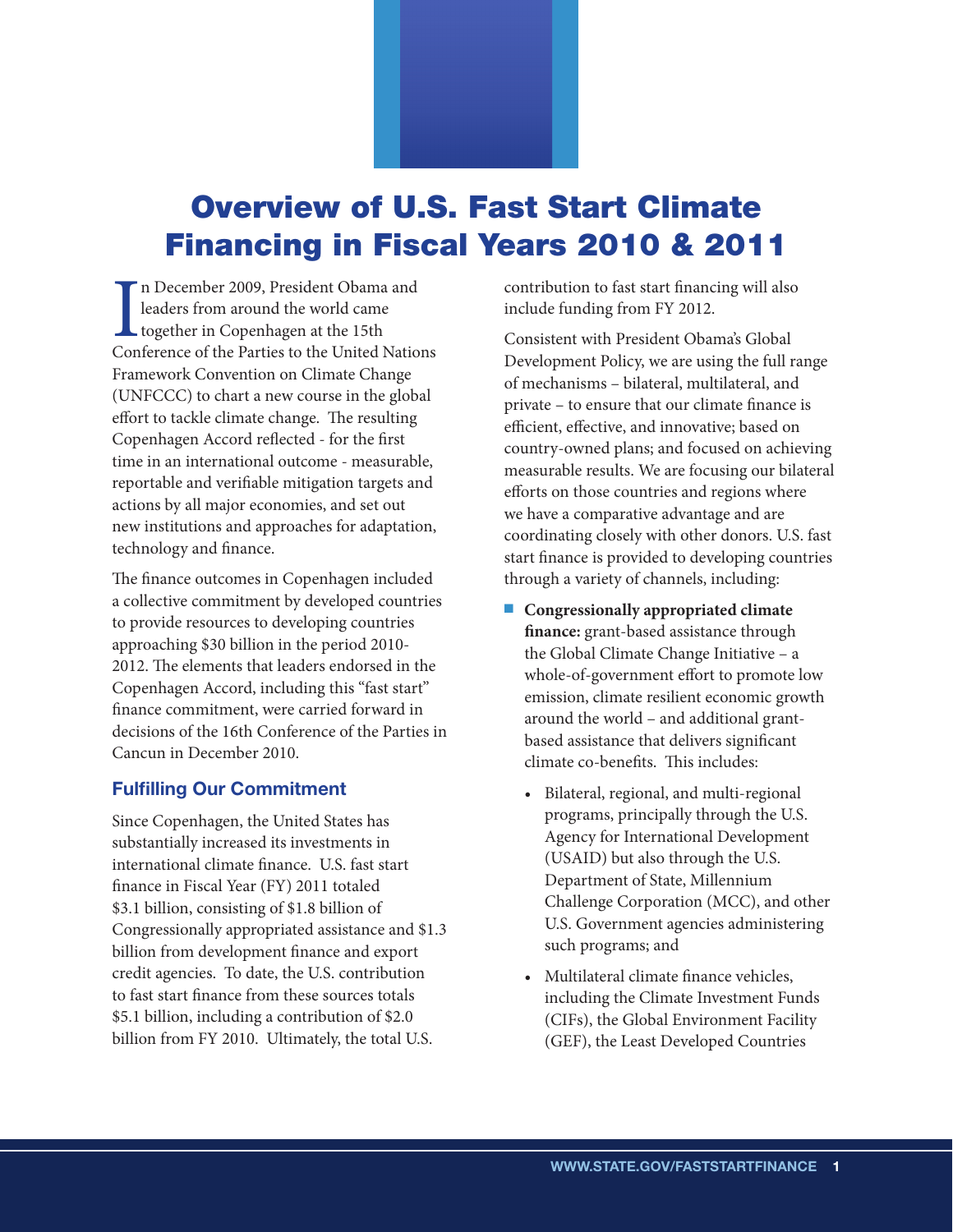Fund (LDCF), and the Special Climate Change Fund (SCCF).

■ Development finance and export credit **agencies:** the Overseas Private Investment Corporation (OPIC) and the Export-Import Bank of the United States (Ex-Im) use public money to mobilize much larger sums of private investment directed at mitigation through loans, loan guarantees and insurance for the deployment of clean energy technologies in developing countries.

Also, U.S. fast start finance falls under three pillars: adaptation, clean energy, and sustainable landscapes, the last of which focuses largely on helping countries to slow, halt, and reverse deforestation. Within each of these pillars, a clear set of criteria was developed to guide the scale and focus of investments.

For adaptation, U.S. foreign assistance prioritizes countries that are highly exposed to climate change impacts, and countries that are vulnerable to climate variability and change.

For clean energy, U.S. assistance focuses on countries and sectors offering significant emission reduction potential, as well as countries that offer the potential to demonstrate leadership in sustained, large-scale deployment of clean energy. We also are investing in regional energy programs to bolster regional energy grids to support clean energy development.

For activities to promote climate objectives with respect to land use and forests, U.S. support prioritizes mitigation potential; countries with the political will to implement large-scale efforts to reduce emissions from deforestation, forest degradation, and other land-use activities; and potential for performance-based approaches.

U.S. assistance and technical agencies are also supporting a cross-cutting objective – building national capacity for Low Emission Development Strategies (LEDS). This effort is currently developing a set of tools and methodologies to

support partner countries and governments in their efforts to think strategically about, plan for, and initiate implementation of economic growth with a reduced emissions trajectory.

Of the \$1.8 billion in FY 2011 Congressionally appropriated assistance, \$563 million is for adaptation, and \$1.28 billion is for mitigation, which includes \$329 million for sustainable landscapes or REDD+ related activities and \$946 million for clean energy. All resources provided by the development finance and export credit agencies support mitigation activities.

### Bilateral Finance

Bilateral finance is a term that applies to grantbased U.S. assistance programmed directly through multi-regional, regional and bilateral programs rather than provided as contributions to multilateral funds or organizations. For FY 2011, \$1.5 billion of U.S. climate support is being provided through bilateral finance to developing countries, principally supported by USAID. This assistance is targeted to help the most vulnerable countries adapt to climate impacts and to partner with countries with significant opportunities to mitigate their emissions. Allocation decisions for each program are made by the administering U.S. federal agency.

### Multilateral Finance

Multilateral channels also play an important role in U.S. climate assistance. Multilateral programs promote institutional structures governed jointly by developed and developing countries, which are needed for a coordinated, global response to climate change. Multilateral assistance leverages funding from other governments, development partners and the private sector, makes capital investment in infrastructure, provides a range of tailored financial products, and works across a wide range of countries. Similar to bilateral finance, multilateral finance is allocated for adaptation, clean energy, and sustainable landscapes activities in developing countries.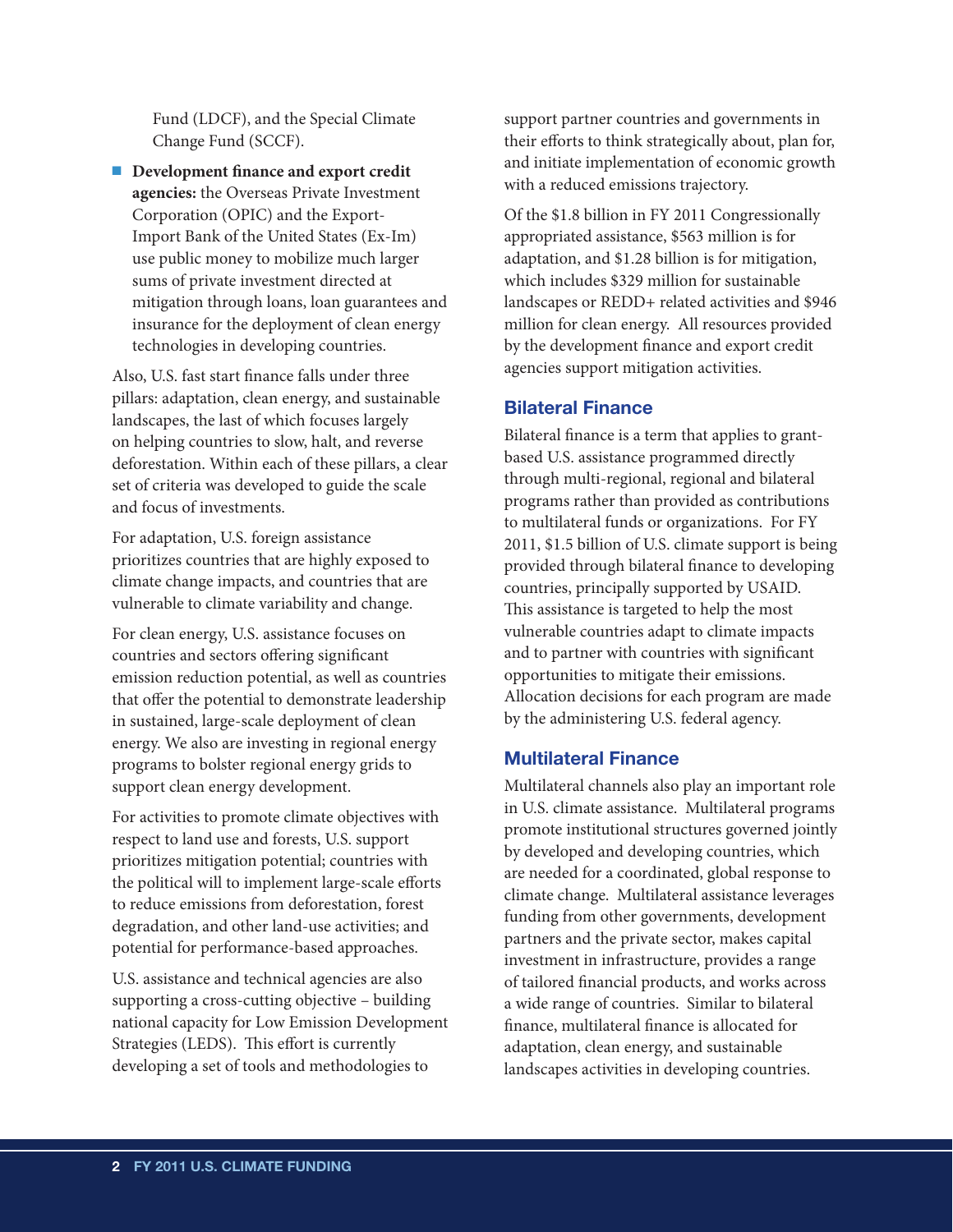# Examples of Bilateral Programs

- The United States is investing \$15.7 million in a biodiversity program in central Africa that is providing climate change benefits in seven countries of the Congo Basin. The program will work to slow the rate of tropical forest and biodiversity loss by increasing institutional capacity, improving governance, expanding scientific knowledge of natural resources, and creating economic alternatives for local communities.
- In Bangladesh, the United States is providing \$11 million in support of climate change adaptation and biodiversity conservation, and will expand its involvement with the conservation and better management of the Sundarbans—the largest mangrove forest in the world—aiming not only to mitigate the effects of natural disasters, but also to provide additional income for poor communities.
- In Indonesia, the United States is allocating approximately \$332 million to the proposed "Green" Prosperity" Project, which is a 5-year project designed to promote environmentally sustainable, low carbon economic growth consistent with its development and climate change strategies. The centerpiece of the Project is a funding facility that will support investments in two areas: (i) expansion of renewable energy; and (ii) sustainable management and use of natural resources.
- The United States is providing \$4.6 million for the Africa Infrastructure Program (AIP) to provide clean energy capacity building assistance to governments in Southern Africa. The program will work with partner government agencies responsible for the development of policies, integrated resource plans, and energy sector reforms, and will result in the deployment of clean and renewable energy technologies and programs that reduce greenhouse gas emissions.
- In Guatemala, the United States is investing \$7.6 million in a broad adaptation and sustainable land use program that works to build resilience to climate change impacts and reduce greenhouse gas emissions from land use change. The program will include activities to reduce risks from natural disasters and other projected climate change impacts, conserve biodiversity, and improve natural resource management.
- In six countries in Central America, the United States is providing \$4 million to assist governments and nongovernmental organizations with building and harmonizing regional capacity for Reducing Emissions from Deforestation and Forest Degradation (REDD+) and, where possible, to build regional momentum by drawing lessons from Mexico's successful experience with REDD+.
- In the Andean region of South America, the United States is investing \$2 million to support efforts to understand and manage glacial ice and water resources in the face of projected dramatic climate change impacts. Specific activities may include researching ice and water dynamics, supporting regional cooperation on glacier and related water management issues, and promoting awareness about the importance of modifying water resource management in response to climate change.
- In Mali, the United States is investing \$3 million to reduce communities' vulnerability to climate change impacts and alleviate poverty in the process. In coordination with the Malian Department of Meteorology and other research institutions, the United States will improve the distribution of 10-day and seasonal forecasts and the generation of climate change impact data, while working with the agricultural community to integrate this information into decision-making processes.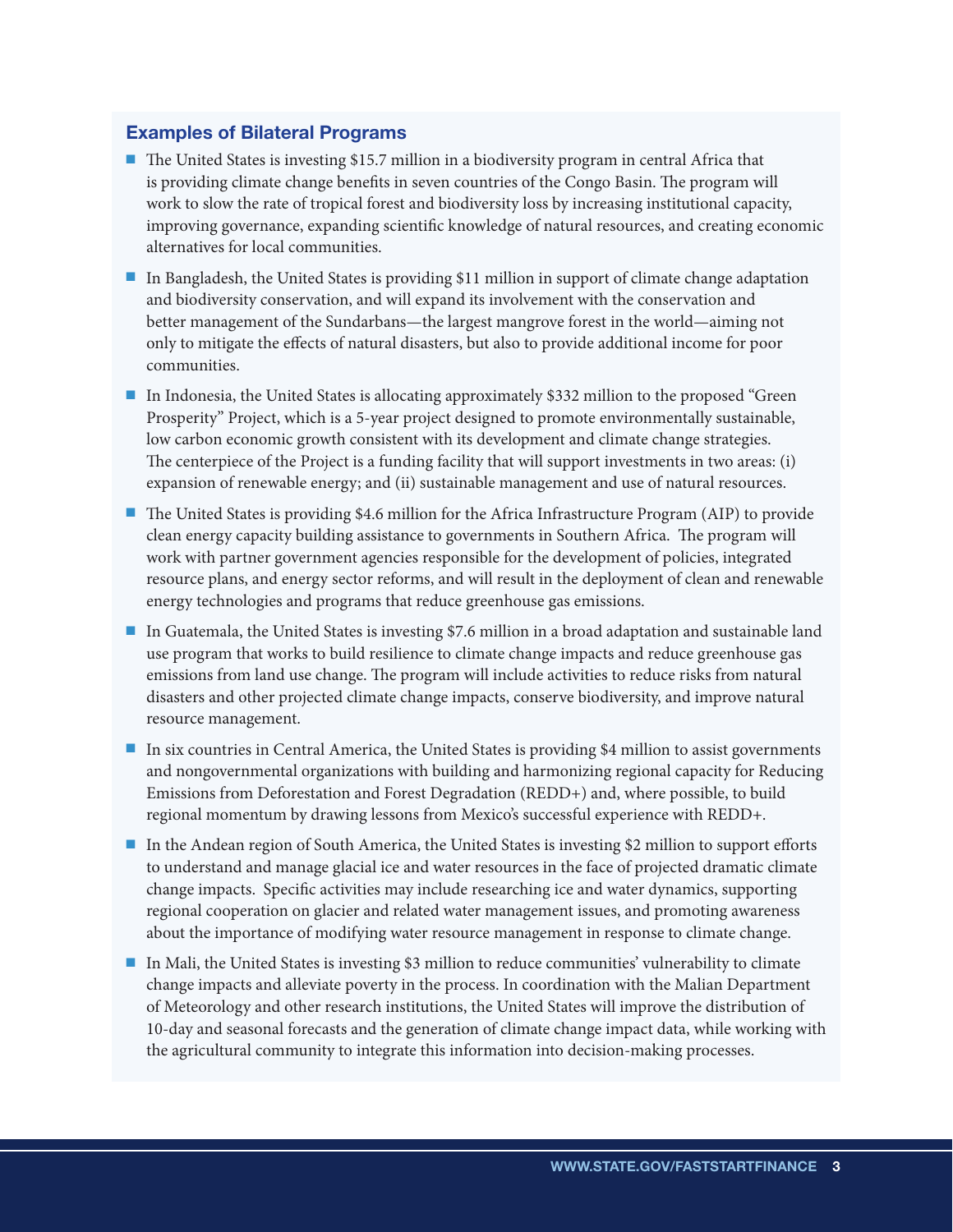In FY 2011, the United States delivered \$235 million to the CIFs, including:

- \$185 million to the Clean Technology Fund (CTF), which aims to catalyze sustained, long-term clean energy transformation in developing countries;
- \$30 million to the Forest Investment Program (FIP), which provides financing for investments in forest governance and institutional capacity development, as well as measures to reduce deforestation drivers outside the forest sector;
- \$10 million to the Pilot Program for Climate Resilience (PPCR), which helps highly vulnerable countries prepare for and respond to the unavoidable effects of climate change; and
- \$10 million to the Scaling-Up Renewable Energy Program in Low Income Countries (SREP), which helps the poorest countries to use renewable energy to expand energy access, stimulate economic growth, and reduce vulnerability to energy shocks.

In addition, in 2011 the United States committed:

- $\blacksquare$  \$45 million to the GEF to support developing countries' efforts to develop and implement innovative programs in clean energy and REDD+.
- \$25 million to the LDCF and \$10 million to the SCCF, multilateral funds created under the UNFCCC that support financing to help developing countries adapt to the impacts of climate change.

# Development Finance and Export Credit Agencies

U.S. development finance and export credit agencies play a critical role in using a core of public money to mobilize much larger sums of private investment directed at mitigation in developing countries. In FY 2011, OPIC and Ex-Im provided \$1.3 billion in investments, direct loans, loan guarantees, and insurance to support the deployment of clean energy technologies.

OPIC, in particular, has implemented a substantial increase in its clean energy financing activities from FY 2010 to FY 2011. As the U.S. Government's development finance agency, OPIC contributes to U.S. development and foreign policy objectives in a way that catalyzes private sector investment.

Most Ex-Im and OPIC programs are transactionbased, meaning that financing responds to market demand for their products rather than being pre-allocated to certain countries or activities. For purposes of U.S. fast start finance, only the value of OPIC and Ex-Im commitments to these transactions is counted, not the additional private capital leveraged by these commitments. But it is worth noting that the \$1.3 billion of OPIC FY 2011 financing leveraged at least an additional \$2.3 billion of private investment.

### Looking Ahead

Public finance will continue to play a critical role beyond the fast start period, particularly for adaptation. For this reason, the United States remains committed to providing public climate finance contributions in the years beyond 2012.

However, public finance alone will not be sufficient to address climate change. Our aim is to take a finite but growing core of public money and combine it with smart policies to substantially increase private flows into climate friendly investments in both mitigation, and where possible, adaptation. These resources will be especially important as we, together with our developed country partners, work towards our collective goal to mobilize \$100 billion per year by 2020, in the context of meaningful mitigation actions and transparency on implementation. The United States has already started to lay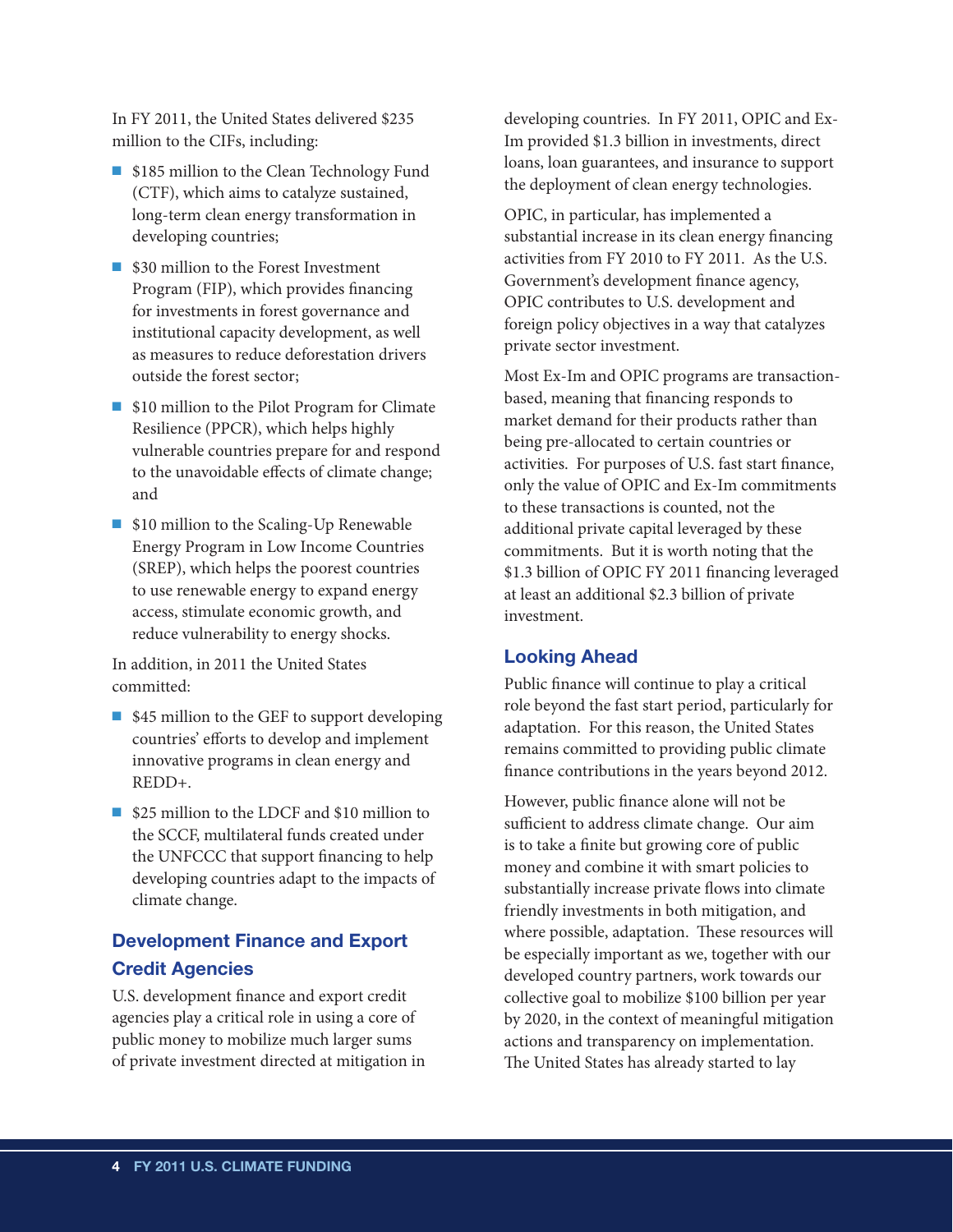# Examples of Multilateral Programs

- The U.S. contributed \$185 million to the Clean Technology Fund (CTF) in FY 2011, in addition to the \$300 million we contributed in FY 2010. Among the investments approved by the CTF was for Egypt to continue to partner with the African Development Bank (AfDB), the International Finance Corporation (IFC), and the International Bank for Reconstruction and Development (IBRD) to implement a Clean Technology Fund (CTF) investment plan that uses \$300 million in concessional CTF financing to mobilize more than \$1.9 billion in total investments in wind power and sustainable urban transportation.
- The U.S. contributed \$10 million to the Scaling-Up Renewable Energy Program (SREP) in FY 2011. Among the investments approved by SREP was a \$30 million pilot program, in partnership with the Asian Development Bank (ADB) and the World Bank, for the Maldives to develop a program of investments that will help scale-up the use of renewable energy to expand energy access, stimulate economic growth, and reduce vulnerability to energy shocks.
- The U.S. contributed \$10 million to the Pilot Program for Climate Resilience (PPCR) in FY 2011. In partnership with the African Development Bank (AfDB) and the World Bank, Niger has developed a PPCR investment strategy that uses \$50 million in grant funding and \$60 million in concessional loans for projects in areas including water resource management, weather and climate forecasting systems, and social and economic infrastructure for high-risk climatic zones.

the foundation for private sector investment in the post fast-start period by encouraging development finance and export credit agencies, such as OPIC and Ex-Im, to invest in clean energy technologies, and by leveraging strong private sector investments across all three pillars through our multilateral programs. We will continue to work aggressively to find solutions that include both public and private finance components.

# U.S. Fast Start Finance Country Fact **Sheets**

In addition to this overview, the United States has prepared individual fact sheets for countries receiving U.S. fast start finance for FY 2011. Each country fact sheet describes projects and programs funded in whole or in part by the U.S. government, including:

■ U.S. Government programs focused exclusively in that country (e.g., bilateral assistance programs in a specific country);

- U.S. Government centrally- or regionallybased programs that benefit that country among others (e.g., activities undertaken by the USAID Regional Development Mission for Asia in a group of Asian countries.)
- Projects financed by OPIC and the Ex-Im Bank, and;
- $\blacksquare$  Initiatives funded by multilateral climate funds to which the United States is a donor (e.g., programs undertaken by the CTF).

In addition, more than \$400 million of Congressionally appropriated assistance is delivered through global programs. These programs' benefits are spread across many nations, and cannot be narrowly attributed to any single nation.

To ensure accurate and comprehensive reporting of this information, all U.S. Government agencies involved in fast start activities were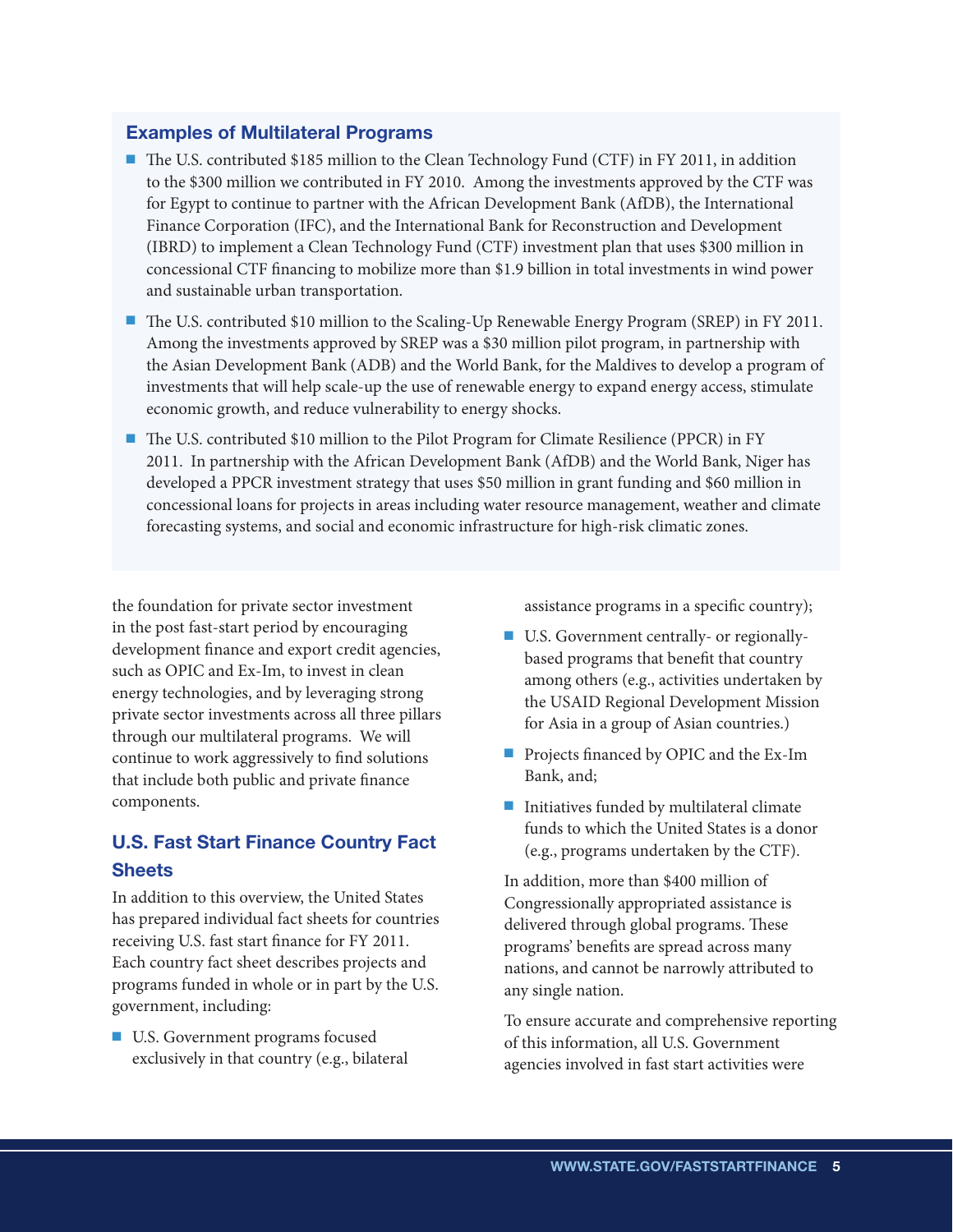#### Examples of Global Programs

- The United States is providing \$10.2 million for Enhancing Capacity for Low Emission Development Strategies (EC-LEDS), a whole-of-government program to support developing countries' efforts to pursue long-term, transformative development and accelerate sustainable, climate-resilient economic growth while slowing the growth of greenhouse gas emissions. The initiative will build LEDS-related capacities in up to 20 partner developing countries, provide targeted technical assistance – for example with greenhouse gas inventories, economic and sectoral modeling and analysis, stakeholder engagement, and forest and clean energy interventions – and build a shared global knowledge base on LEDS.
- The United States is investing \$7 million in the SERVIR Regional Visualization and Monitoring System to improve capacity of government counterparts and key non-governmental stakeholders to make use of geospatial information and tools for decision-making related to climate change adaptation, land-based sequestration, and climate resilient agriculture, natural resources management, and health. SERVIR integrates satellite data, ground-based observations, and forecasts to provide information about environmental changes and to improve response to natural disasters.

asked to provide information on climate-related international programs or activities supported with FY 2011 funding. They were specifically asked not to include activities supported with FY 2010 funding and therefore included in last year's fast start finance report.

Agencies also were given specific guidelines on what constitutes climate finance and asked to indicate whether activities supported adaptation, clean energy, or sustainable landscapes. To avoid double-counting, agencies were prohibited from attributing the same funding to multiple categories.

This overview and the country-specific fact sheets together represent a snapshot of activities planned and implemented at the time of writing. In many cases, plans and activities will be further refined in consultation with partners, and any individual activity may be subject to change as circumstances evolve. While aiming to cover as many initiatives as possible, the fact sheets do not capture all activities, including all activities of U.S. Government agencies or all contributions to multilateral programs that focus in part on climate change.

Furthermore, this update only addresses U.S. fast start finance for FY 2011. In many instances, the FY 2011 finance reported for certain projects is only a portion of the ongoing funding associated with those projects, and projects undertaken with funding from any one fiscal year are typically carried out over multiple years. For example, activities undertaken with FY 2010 funds are, in most cases, ongoing. For information on FY 2010 activities, please see the FY 2010 fast start finance report, available at: www.state.gov/faststartfinance. Bilateral assistance is disbursed by each implementing U.S. Government agency according to its own financial procedures; these vary across agencies and accounts.

The FY 2011 data will continue to evolve as some projects are still being developed. As necessary, we will provide updated information. Similarly, after further review and consultation with partners, we have revised our FY 2010 contribution level from a total of \$1.7 billion to a total of \$2.0 billion, consisting of \$1.6 billion of Congressionally appropriated assistance and \$400 million from development finance and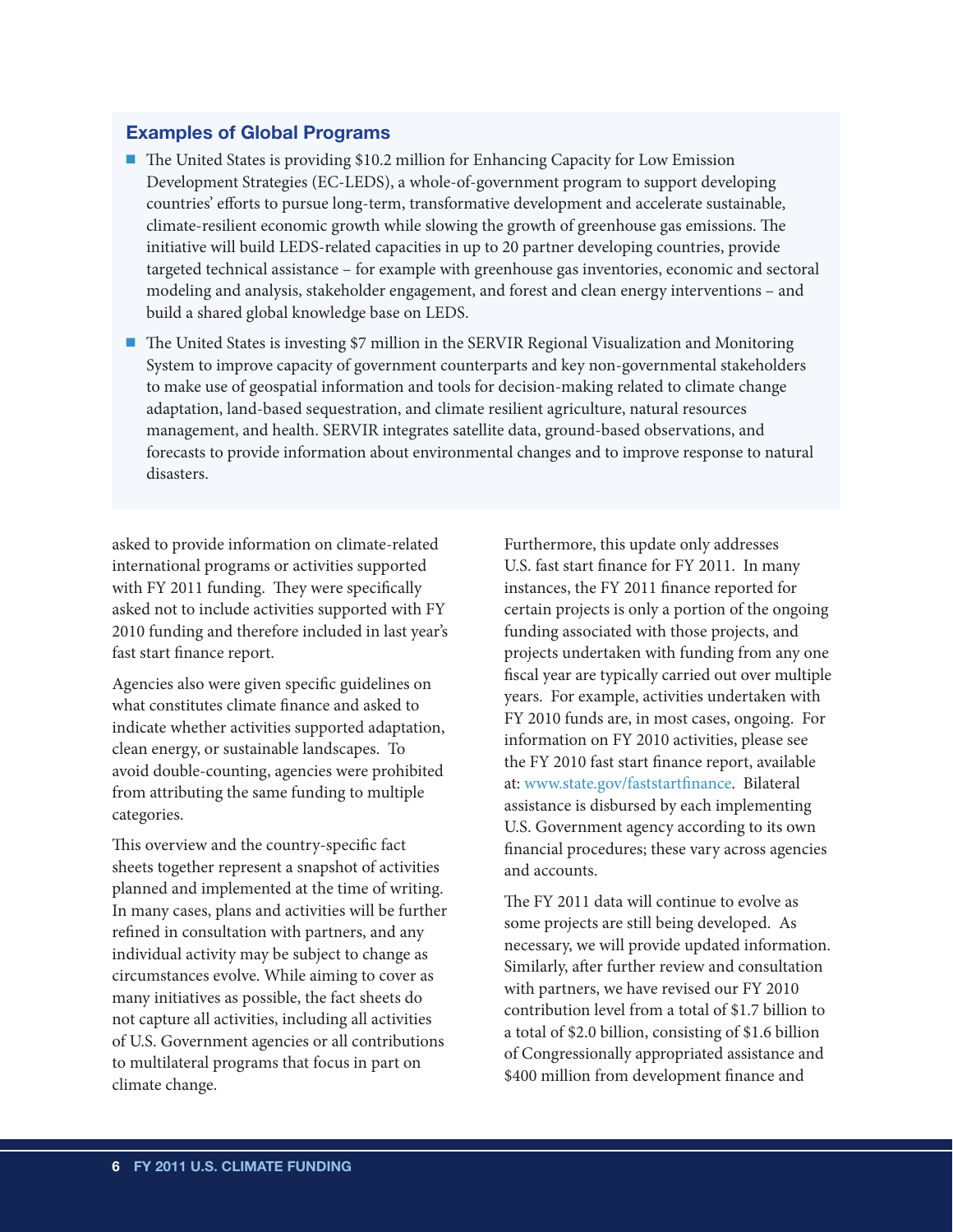#### Examples of OPIC and Ex-Im Investments

- In Kenya, OPIC committed \$310 million for financing a project that will double the generating capacity of a geothermal power plant, adding new electricity to the country's grid through the use of environmentally friendly American technology, and creating both American and Kenyan jobs in the process. Geothermal power production emits negligible greenhouse gases and other air pollutants.
- Q In India, Ex-Im Bank authorized a loan of \$84.3 million to finance solar photovoltaic modules and related equipment for the Dahanu Solar project located in the state of Rajasthan.
- In Georgia, OPIC is lending \$58 million for the development, construction and operation of a 46.4 MW hydropower generation facility located on the Mtkvari River, increasing the supply of renewable electricity in the region.
- In the Kingdom of Thailand, OPIC is investing \$250 million in the development, construction and initial operations of a portfolio of approximately 50 solar photovoltaic power projects, which will increase the capacity of Thailand's national grid.

export credit agencies. This increment from last year's account includes additional financing from agencies like the U.S. Trade and Development Agency, as well as a newly signed Millennium Challenge Corporation compact with the Government of Malawi, which includes \$139 million of FY 2010 funds. The previous estimate of the FY 2010 U.S. contribution consisted of \$1.3 billion of Congressionally appropriated assistance and \$400 million from development finance and export credit agencies.

The fact sheets also include programs with significant climate co-benefits (e.g., relevant biodiversity and food security activities). Activities with climate co-benefits applicable to a certain country are included in many cases. However, this update does not capture the totality of co-benefits provided through U.S. support. For example, in 2010, the U.S. invested a total of \$900 million in atmospheric, oceanic, and terrestrial systems that provide global-scale climate observations and monitoring (2011 totals have not yet been finalized). In collaboration with other countries, the United States makes this data available globally, including for countries to help plan for adaptation. This

spending on global-scale climate observations and monitoring is not counted as fast start finance or included in the fact sheets for FY 2010 and FY 2011.

For multilateral programs and projects, fact sheets differentiate between the total amount provided by the multilateral fund and the U.S. contribution to that fund in FY 2011. Only the U.S. FY 2011 contribution to the fund is included in the total U.S. FY 2011 fast start finance figures. In addition, this update does not discuss activities with climate co-benefits that fall under the regular programs of multilateral institutions, such as the World Bank, regional development banks, or United Nations agencies, such as the United Nations Development Programme. However, as the United States is the largest contributor to many of these institutions, the additional climate benefits from such programs attributable to U.S. support are substantial.

The United States will continue to update information about its climate finance budgets and actual allocations through FY 2012.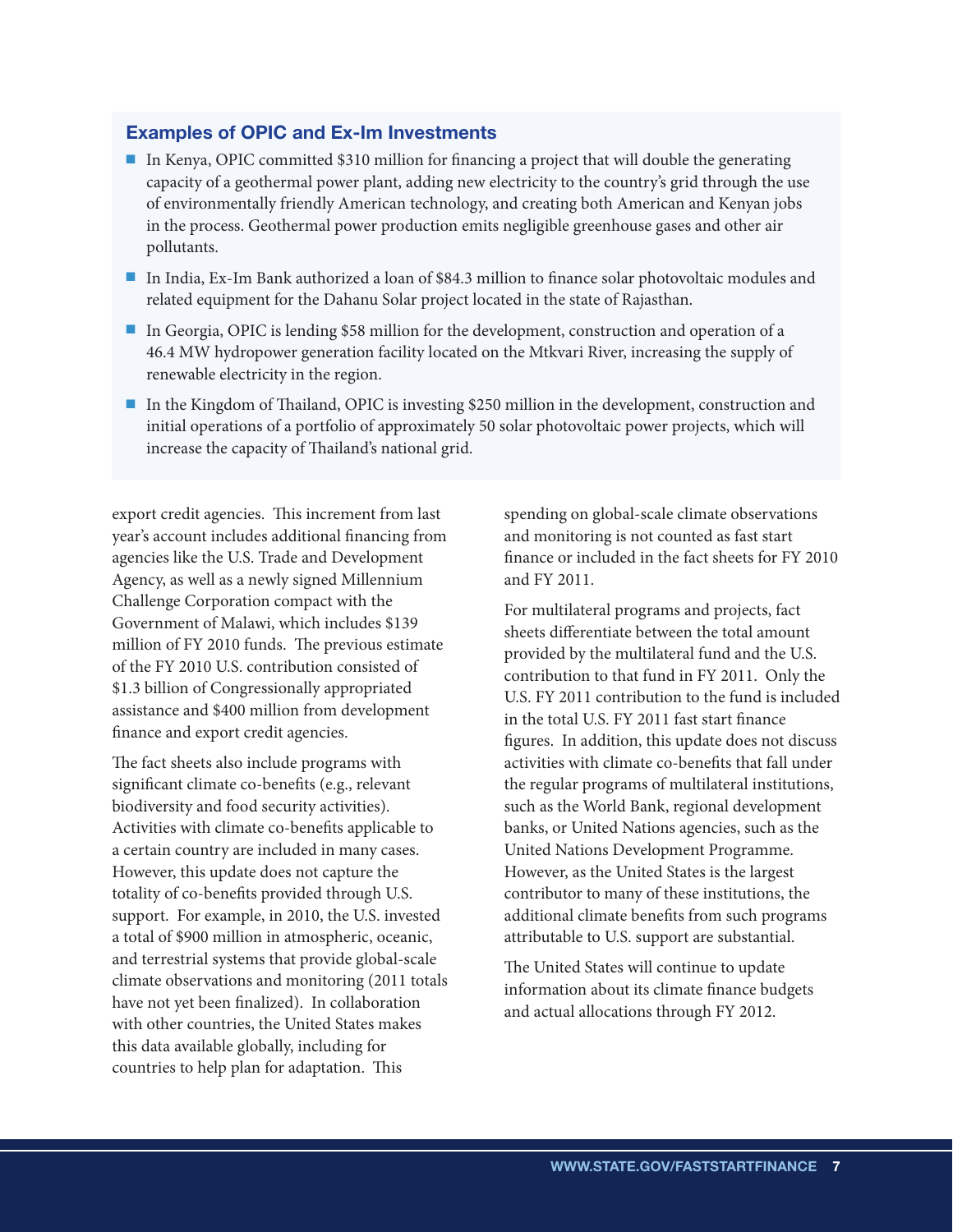# For More Information

- U.S. fast start finance website: www.state.gov/faststartfinance.
- Questions about U.S. fast start finance can be sent to faststartfinance@state.gov.
- Questions about USAID climate assistance programs in specific countries should be directed to the USAID mission for that country; contact information for missions can be found at: http:// www.usaid.gov/locations/missiondirectory.html.
- For more information about OPIC programs, go to http://opic.gov/doing-business-us.
- For more information about Ex-Im programs, go to http://www.exim.gov.
- For more information on the CIFs, go to http://www.climateinvestmentfunds.org.
- For more information on the GEF, LDCF and SCCF, go to http://www.thegef.org.